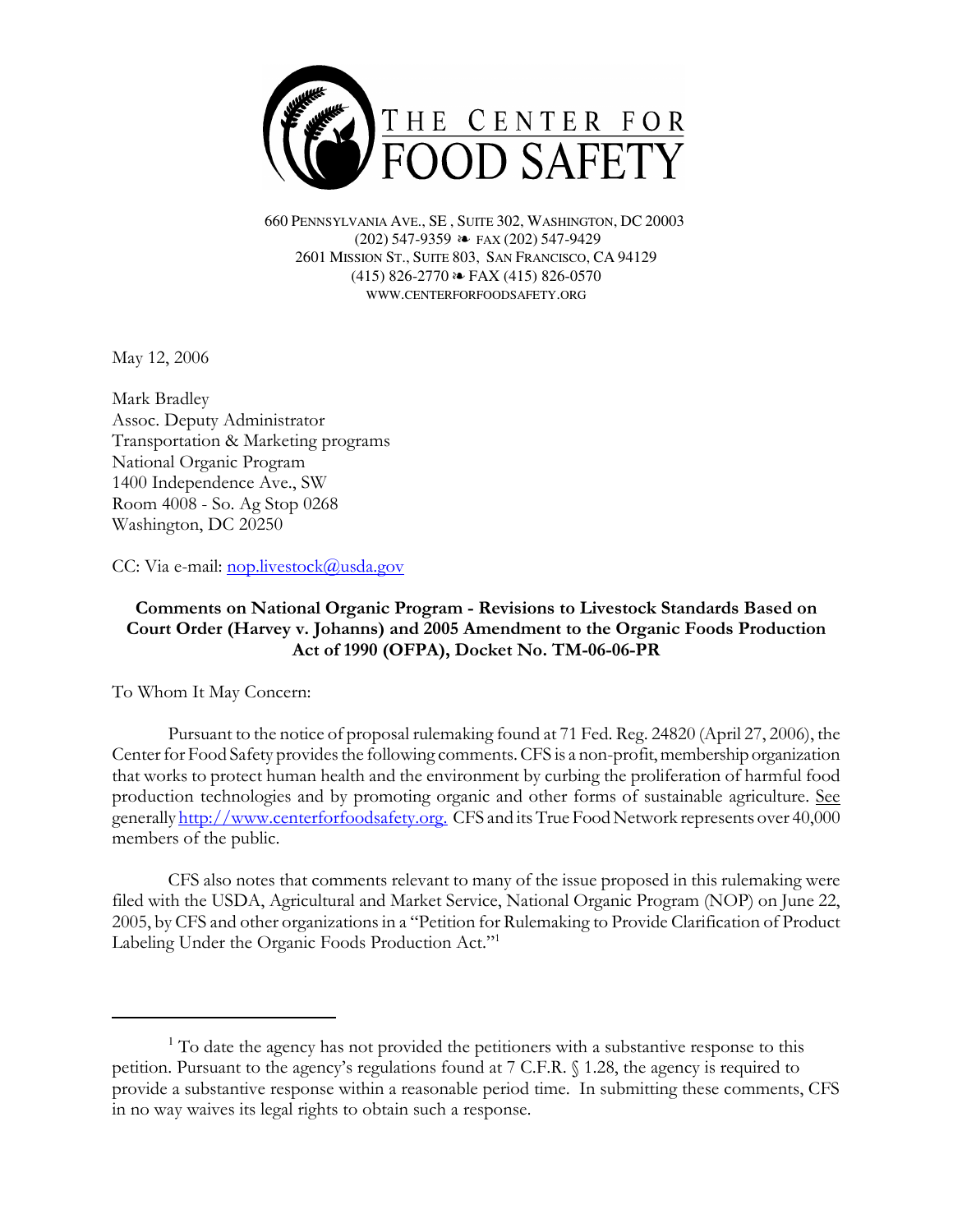## I. Comments on Proposed Amendments to §205.236

The Proposed Rule does not clarify the standards for conversion of dairy livestock to organic. Under the USDA's proposed rule it is still unclear whether a certified dairy operation must manage any new replacement milking cows from the last third of gestation or from no later than one year prior to the production of organic milk or milk products. It is important that the agency clarify this rule together with the conversion standard included in the Congressional amendment so that all dairy operations operate under one set of rules and consumers are able to have notice of the standards under which their dairy products are produced.

CFS believes that after a farm transitions to organic, all replacement animals should be managed organically from the last third of gestation. This provision is essential to close a loophole that threatens the integrity of organic dairy and could allow practices inconsistent with consumer expectation. In the proposed rule the agency states, "Contrary to many reports since Congress amended the OFPA, this does not mean that dairy cows can be fed prohibited substances or genetically modified organisms (GMOs)." 71 Fed. Reg. 24823/3 CFS agrees that the amendment does not allow such practices, however, a failure by the agency to properly address the replacement dairy animal issue would maintain a loophole that could allow such practices. Absent a requirement that once all dairy farms are converted to organic production that all replacement animals must be managed organically from the last third of gestation, any replacement animals could be obtained from a conventional farm. It is during this conventional rearing that the replacement animals could be fed GMOs, administered antibiotics and hormones and have no access to the outdoors. Consumers do not expect organic farms to be sourcing animals from such operations. Even if such replacement animals were to follow a one year conversion period, consumers do not expect that once a dairy farm is converted to organic that the dairy farm will continually replace animals with new animals that have been subjected to either feed containing excluded methods or exposure to antibiotics or other non-organic practices.

Additionally, a failure to clarify the replacement animal issue would continue to undermine those farmers who raise organic heifers. Without a clear last third of gestation provision, many dairy operation will have no incentive to replacement animals with animals that have been continuously managed under an organic system. Absent an incentive to the market demand for organic heifers will be suppressed and make such animals less available at a time when the organic dairy sector is growing. It would also fail to provide an economic reward to those dairy farms that have invested in conversion and are in a position to market organic heifers.

In sum, CFS believes that the proposed rule needs to be amended to include a distinct provision that addresses the replacement animal issue. Additionally, it is important to note that the Congressional amendment was explicit discussing transition in terms of "dairy farms" and not herds. Accordingly, CFS believes the proposed regulation should be amended as follows:

## § 205.236 Origin of livestock.

(a) Livestock products that are to be sold, labeled, or represented as organic must be from livestock under continuous organic management from the last third of gestation or hatching: *Except*, That: ...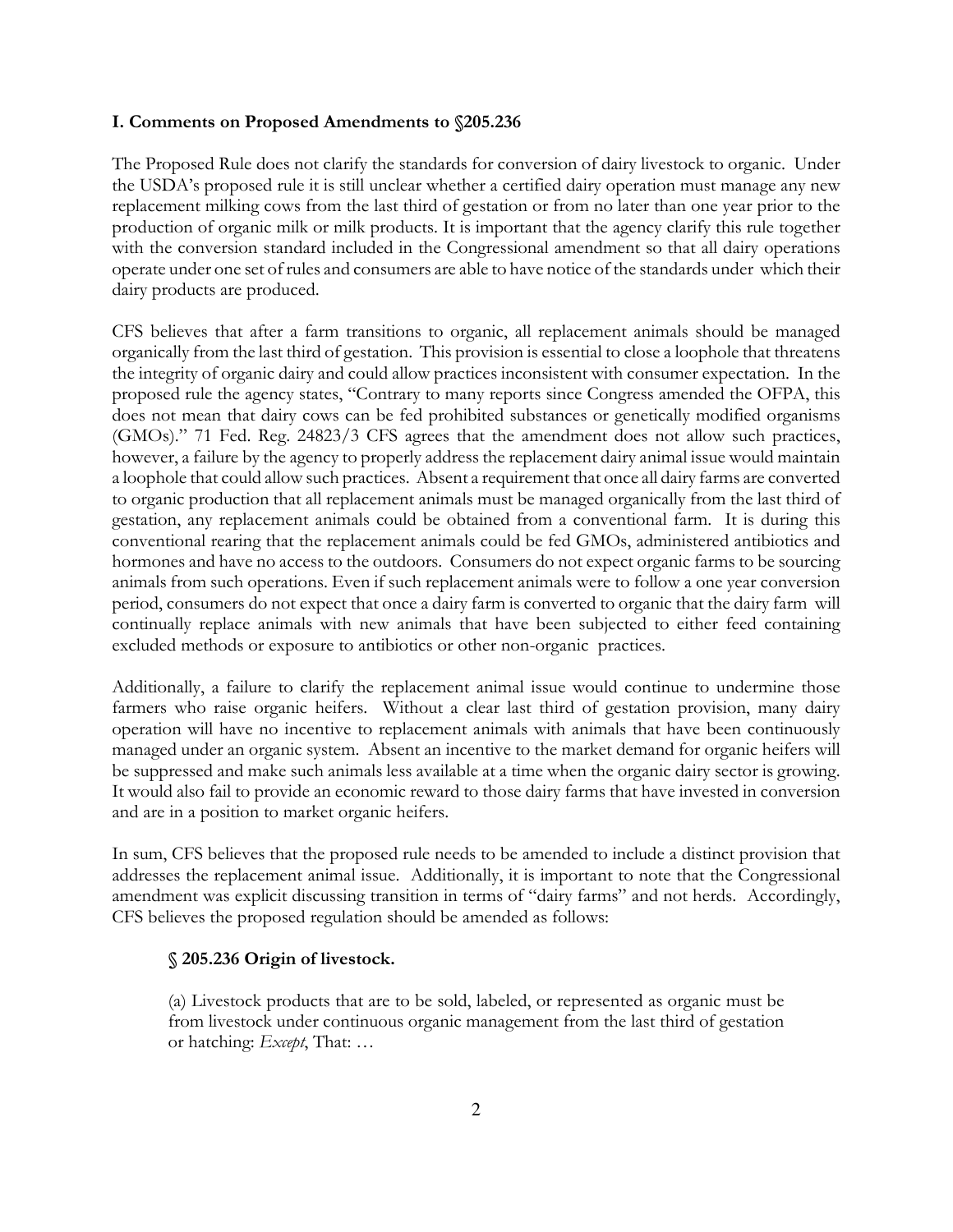(2) Dairy animals – conversion of herds. Milk or milk products must be from animals that have been under continuous organic management beginning no later than 1 year prior to the production of the milk or milk products that are to be sold, labeled, or represented as organic. Except, That, crops and forage from land, included in the organic system plan of a dairy farm that is in the third year of organic management, may be consumed by the dairy animals of the farm during the 12 month period immediately prior to the sale of organic milk and milk products.

(I) Once an entire, distinct herd has been converted to organic production, all dairy animals shall be under organic management from the last third of gestation.

 $(H)$  [Reserved]

(3) Dairy animals - replacement stock. Once an operation has been certified for organic dairy production, all dairy animals, including all young stock whether born on or brought onto the operation, shall be under organic management from the last third of gestation.

As the agency states, Congress passed the OFPA to develop national organic standards for organically produced products "to assure consumers that agricultural products marketed as organic meet consistent, uniform standards." 71 Fed. Reg. 24820/2. CFS agrees that in order to meet consumer expectation the standards need to be both written and enforced in a consistent manner. The proposed regulation as amend above creates consistent standards for transition dairy operations to organic production and individual replacement animals and meets consumer expectation.

## II. Comments on Failure to Revise § 205.605

#### (A). Amendment of §205.605

The agency states that in November 2005 Congress amended the OFPA by permitting the addition of synthetic substances appearing on the National List for use in products labeled "organic." 71 Fed. Reg 24821/1. Consistent with the agency's interpretation of the Congressional amendments, §205.605 should under go the following amendment:

# §205.605 Nonagricultural (nonorganic) substances allowed as ingredients in or on processed products labeled as "organic" or "made with organic (specified ingredients or food group(s))."

The following nonagricultural substances may be used as ingredients in or on processed products labeled as "organic" or "made with organic (specified ingredients or food group(s))" only in accordance with any restrictions specified in this section.

Consistent with this amendment the NOP should also further clarify the status of synthetic substances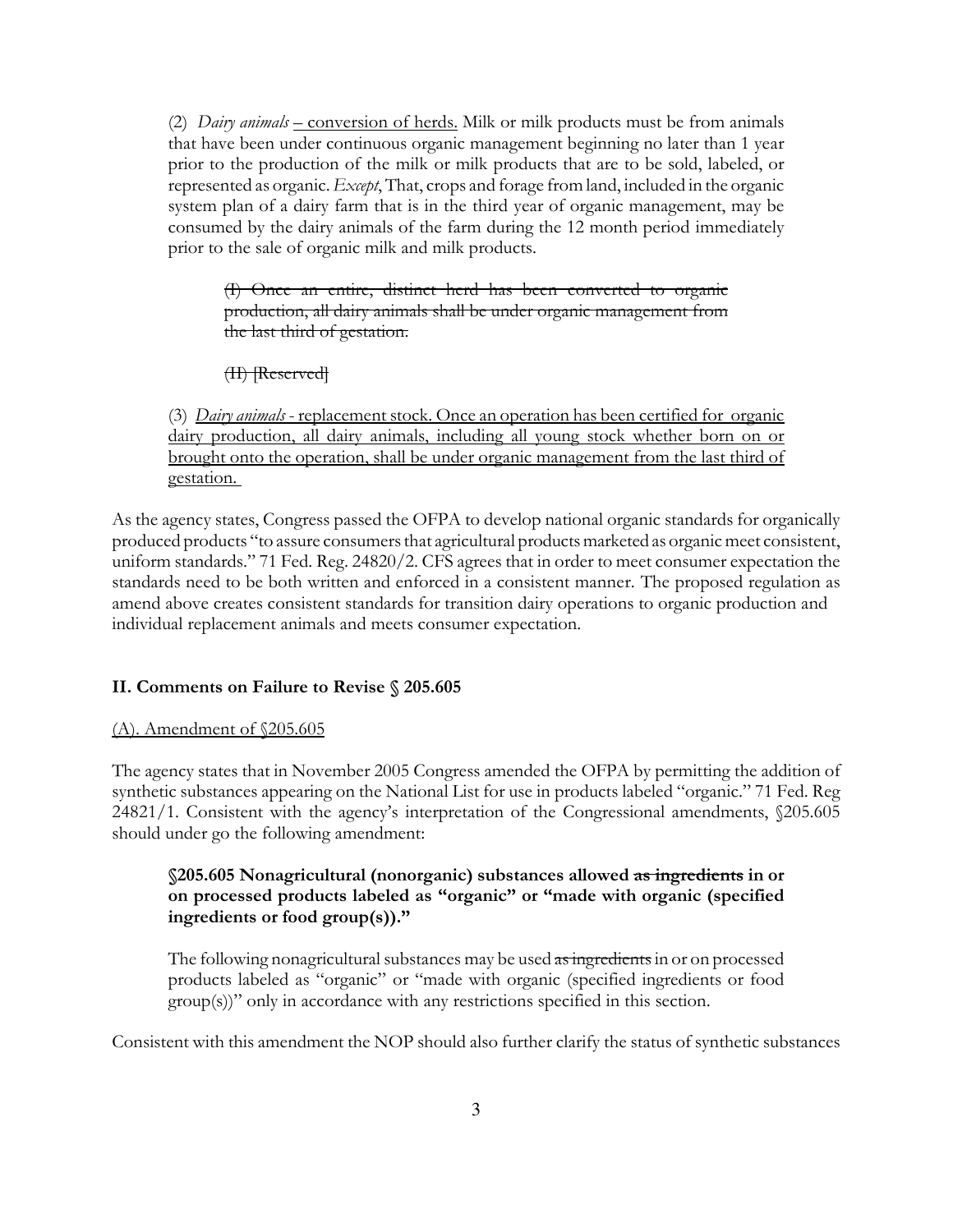by rescinding its 'draft' policy allowing some synthetic substances,<sup>2</sup> such as some processing aids and food contact substances, to be used in products labeled "organic" or "made with organic" without review by the National Organic Standards Board.<sup>3</sup> For example, the "draft" policy would allow things such as the synthetic juice preservative dimethyl dicarbonate to be used in organic products without public and NOSB review. As recently shown at the April 2006 NOSB meeting, consumer expectation is that organic products are not highly processed with chemicals, additives, or preservatives.<sup>4</sup>

#### (B) Amendment of §205.600(b)

In Harvey the Court ordered that regulations establishing criteria for review synthetic substances found at §205.600(b) were contrary to the plain language of the OFPA. 396 F.3d at 40. CFS agrees that the Congressional amendment to the OFPA permitting synthetic substances for use in handling alters the need for the NOP to remove the regulations at §205.600(b). CFS strongly supports stringent regulatory review criteria for use during the evaluation of any synthetic substance proposed for inclusion on the National List. CFS believes there needs to be a technical correction in §205.600(b) to be consistent with the agency's interpretation of the Congressional amendment. The regulation should be amended as follows:

## §205.600 Evaluation criteria for allowed and prohibited substances, methods, and ingredients.

The following criteria will be utilized in the evaluation of substances or ingredients for the organic production and handling sections of the National List:

(a) Synthetic and nonsynthetic substances considered for inclusion on or deletion from the National List of allowed and prohibited substances will be evaluated using the criteria specified in the Act (7 U.S.C. 6517 and 6518).

(b) In addition to the criteria set forth in the Act, any synthetic substance used in handling as a processing aid or adjuvant will be evaluated against the following criteria:

<sup>3</sup> The NOP has stated that the current Food Contact Substance policy is not final and "is part of an ongoing deliberation about how the Act and Rule operate." Brief of Appellee at 23-24, n. 11, Harvey v. Veneman, 396 F.3d 28 (1<sup>st</sup> Cir. 2005) (No. 04-1379).

<sup>&</sup>lt;sup>2</sup> USDA/NOP, "Synthetic Substances Subject to Review and Recommendation by the National Organic Standards Board When Such Substances Are Used as Ingredients in Processed Food Products" available at

http://www.ams.usda.gov/nop/NOP/PolicyStatements/SyntheticSubstances.html (last visited May 3, 2006)

<sup>&</sup>lt;sup>4</sup> See e.g. Presentation of Margaret Wittenberg, Whole Food Market, USDA/NOSB Dairy Pasture Symposium, Market Expectation and Perceptions Panel, April 18-19, 2006.